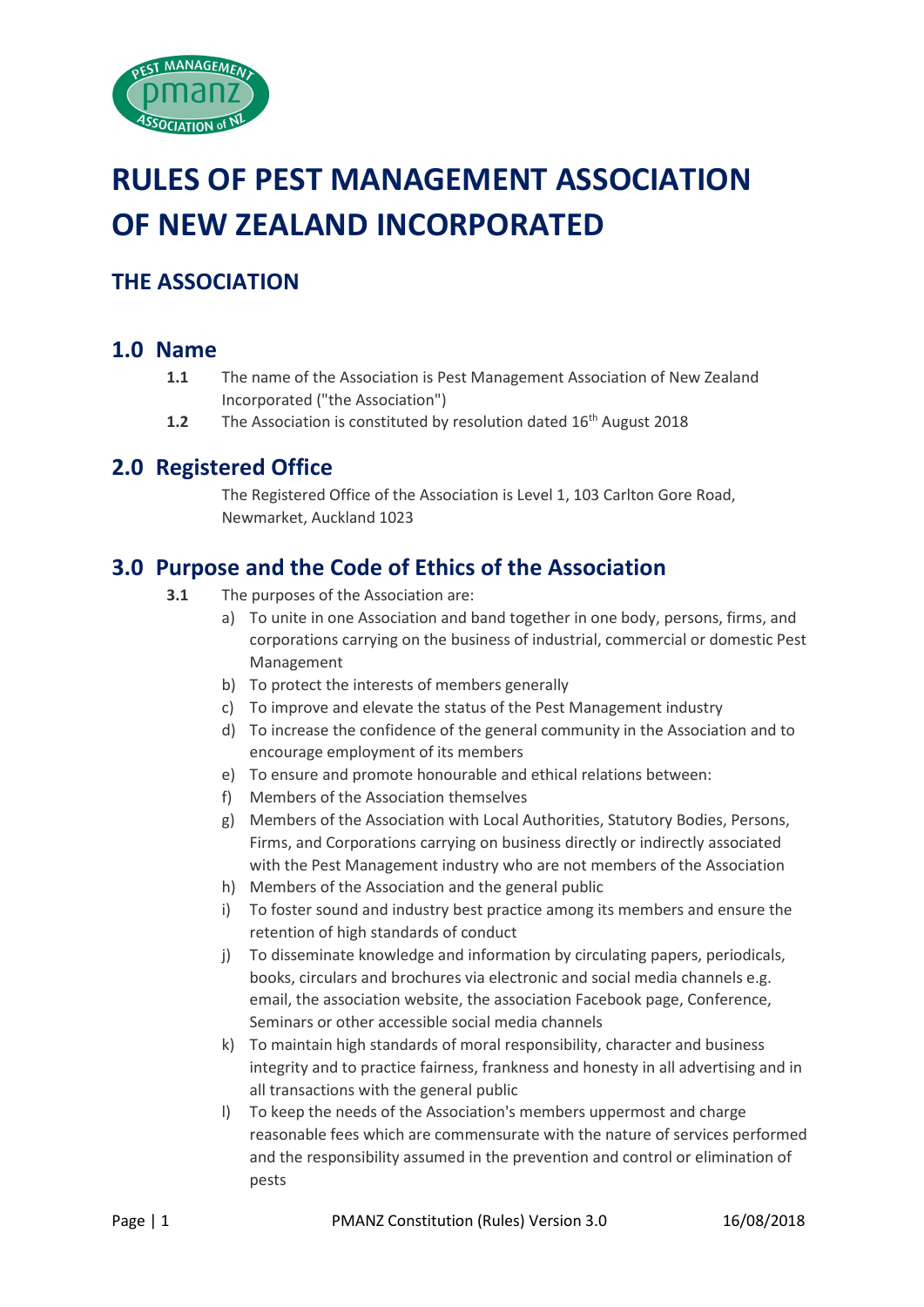

- m) To keep the Association members informed with respect to laws and regulations pertaining to its industry and to observe those laws and regulations in both letter and spirit
- n) To respect the reputation and practice of other Pest Management operators but to expose to the Association without hesitation illegal or unethical conduct of members
- o) To establish, afford and provide machinery and methods for the amicable settlement and arbitration of differences which may arise between members and between any member of the Association and a member of the general public
- p) To insure the property of the Association against the risks and liabilities for which the Association is or may be responsible, and to insure any representatives of the Association against risk of accident where not covered by the Accident Compensation Corporation during their employment and to pay the premiums on any such insurances
- q) To become a member and co-operate with any other club, association or Organisation whether incorporated or not, whose objects are altogether or in part like those of this Association, provided that the Association shall not subscribe to or support with its funds any Club, Association or Organisation
- r) To enter into any arrangements with any Government or authority, that may seem aligned to the Association's objectives; and to obtain from any such Government or authority any rights, privileges and concessions which the Association may think it desirable to obtain; and to carry out, exercise and comply with any such arrangements, rights, privileges and concessions
- s) To do anything necessary or helpful to the above purposes
- t) To ensure the privacy of all member information
- **3.2** Pecuniary gain is not a purpose of the Association

# **MANAGEMENT OF THE ASSOCIATION**

#### **4.0 Executive Council**

- **4.1** The Association shall have an Executive Council ("the Executive Council"), comprising the following members:
	- a) The Chair/President
	- b) Vice President
	- c) Immediate Past President
	- d) Up to six further members, all of whom may be Master Registered Technicians, no more than one of whom may be a Registered Technician and no more than one can be an Associate Member.
- **4.2** To be eligible to be a member of the Executive Council the member must be, either:
	- a) A registered technical member of the Association
	- b) A life member of the Association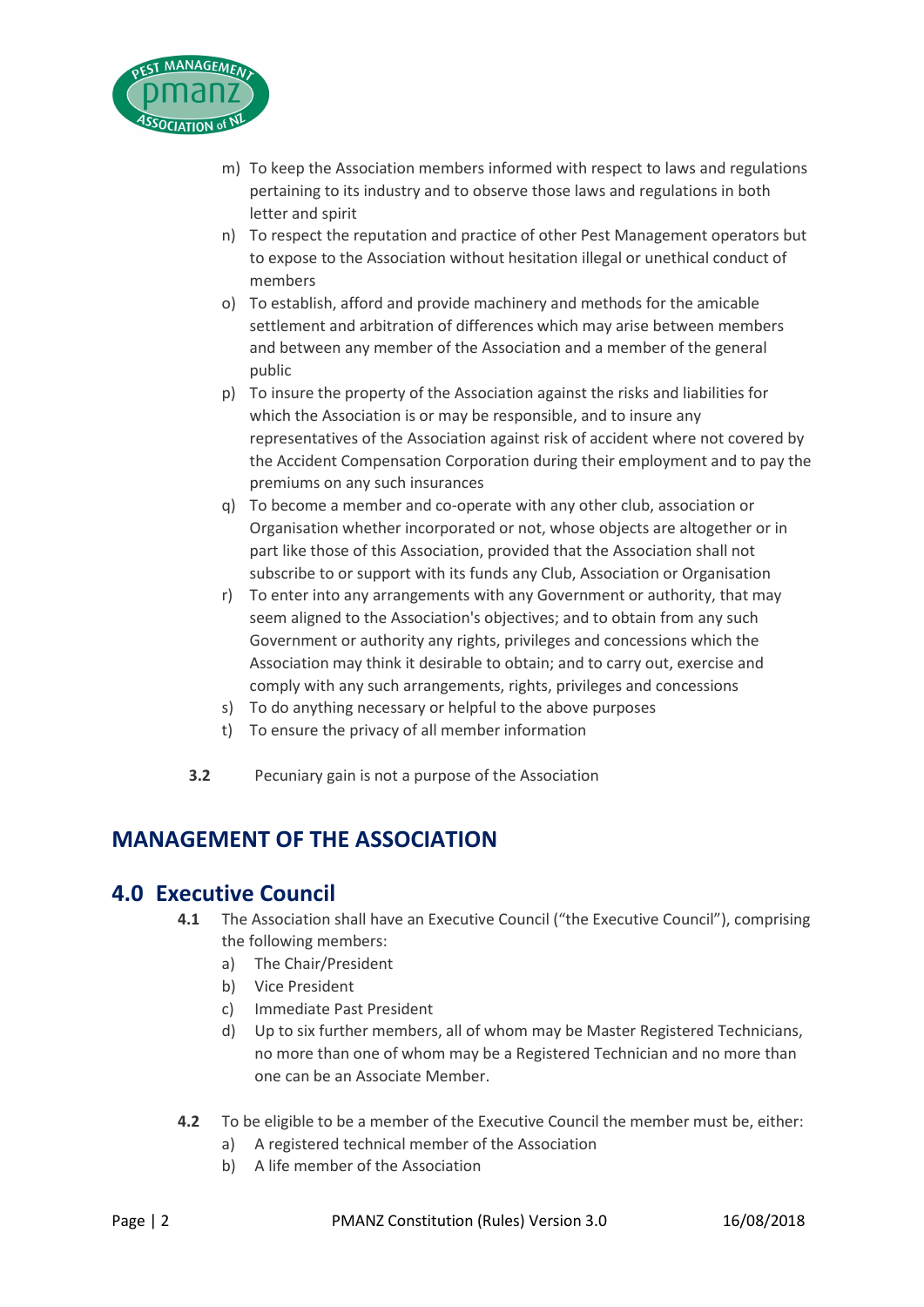

- c) An Associate member; there will be no more than one Associate member on Executive Council at any one time, and are not entitled to stand for President or Vice President
- d) Any member whose field of expertise is such that it will assist the Association in its stated aim of lifting the level of professionalism within the industry, and with its dealings with Government Departments, State Owned Enterprises, Local Authorities or other organisations
- **4.3** Executive Council General
	- a) There shall be a minimum of six (6) Executive Council Members
	- b) No more than two persons who are an employee of the same workplace or organisation may serve on the Executive Council at any one time

### **5.0 Appointment of Executive Council Members**

The duly elected Executive Council shall appoint the following:

- a) The Secretary
- b) The Treasurer
- c) The Secretary and Treasurer offices may be combined, and may be held by a member or other suitably qualified person
- d) The Solicitor
- e) The Auditor / Accountant

## **6.0 Cessation of Executive Council Membership**

- **6.1** Persons cease to be Executive Council Members when:
	- a) They resign by giving written notice to the Executive Council
	- b) They are removed by majority vote of the Association at an Association Meeting
	- c) Failure to attend two consecutive Executive Council meetings without adequate excuse may result in suspension from the Executive Council for the balance of the financial year. The Executive Council will be the sole judge of what constitutes an adequate excuse
	- d) Death or medically unfit for the role
- **6.2** If a person ceases to be an Executive Council Member, that person must within one calendar month give to the Executive Council all Association documents and property

### **7.0 Nomination of Executive Council Members**

**7.1** Nominations for members of the Executive Council shall be called for at least 28 days before a Biennial General Meeting, to be held at the same time as the Association's Biennial Conference. Each candidate shall be proposed and seconded in writing by Master Registered Technician Members and the completed nomination delivered to the Secretary. Nominations shall close 1 hour before the start of the Biennial General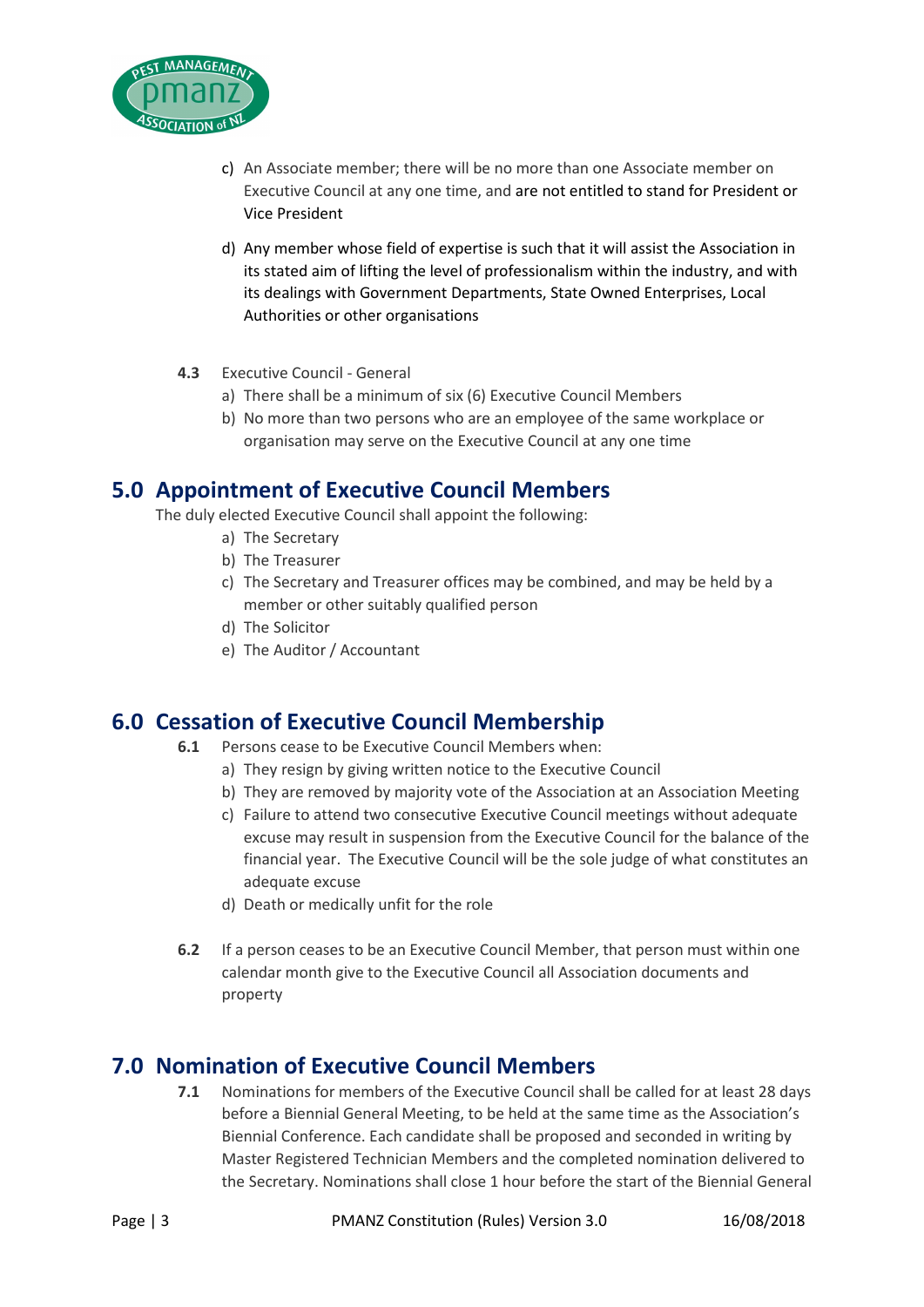

Meeting. [See also rule 21.5]. All retiring members of the Executive Council shall be eligible for re-election

**7.2** If the position of any Officer Executive Council member becomes vacant between Biennial General Meetings, the Executive Council may appoint another Executive Council Member to fill that vacancy until the next Biennial General Meeting

## **8.0 Role of the Executive Council Members**

- **8.1** Subject to the rules of the Association ("The Rules"), the role of the Executive Council is to:
	- a) Administer, manage, and control the Association
	- b) Carry out the purposes of the Association, and use money or other assets to do so
	- c) Manage the Association's financial affairs, including approving the annual financial statements for presentation to the Members at the Annual General Meetings
	- d) Set accounting policies in line with generally accepted accounting practice
	- e) Delegate responsibility and co-opt members where necessary to achieve the objectives of the association
	- f) Ensure that all Members adhere to the Rules
	- g) Decide how a person becomes a Member, and how a person stops being a Member
	- h) Decide the times and dates for Meetings, and set the agenda for Meetings
	- i) Decide the procedures for dealing with complaints
	- j) Set Membership fees, including subscriptions and levies
	- k) Make regulations
- **8.2** The Executive Council has all the powers of the Association, unless the Executive Council's power is limited by these Rules, or by a majority vote of the Association
- **8.3** All decisions of the Executive Council shall be by a majority vote. In the event of an equal vote, the Chair/President shall have a casting vote, that is, a second vote
- **8.4** Decisions of the Executive Council bind the Association, unless the Executive Council's power is limited by these Rules or by a majority decision of the Association

## **9.0 Roles of Chair / President, Secretary and Treasurer**

#### **9.1 Chair/President**

- The Chair/President is responsible for:
- a) Ensuring that the Rules are followed
- b) Convening Meetings and establishing whether quorum (five Executive Council members) is present
- c) Chairing Meetings, deciding who may speak and when
- d) Overseeing the operation of the Association
- e) Providing a report on the operations of the Association at each Annual General Meeting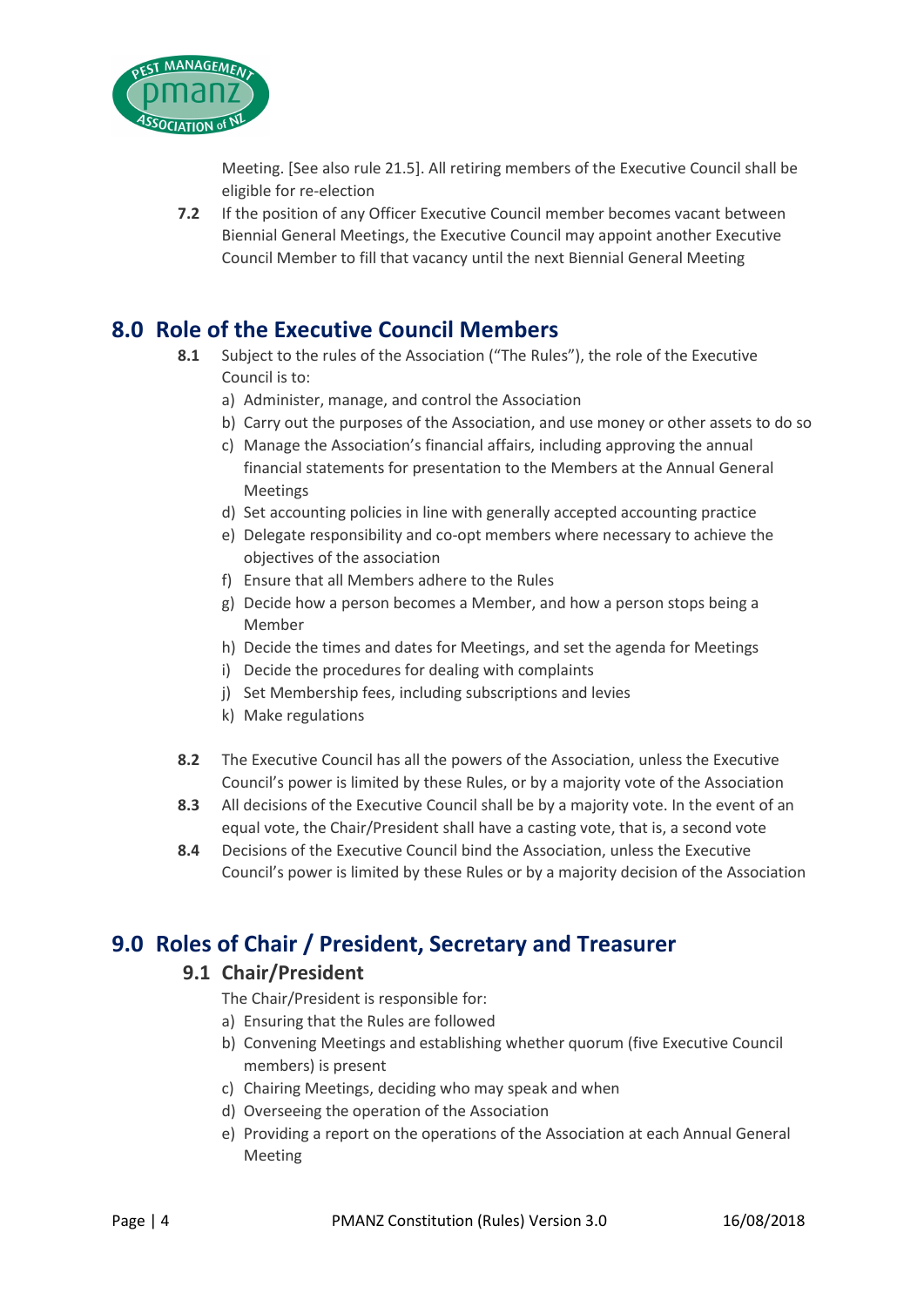

#### **9.2 The Secretary**

The Secretary is responsible for:

- a) Recording the Minutes of Meetings
- b) Keeping the Register of Members
- c) Holding the Association's records, documents, and books except those required for the Treasurer's function
- d) Receiving and replying to correspondence as required by the Executive Council
- e) Forwarding the annual financial statements for the Association to the Registrar of Incorporated Societies upon their approval by the Members at an Annual General Meeting
- f) Advising the Registrar of Incorporated Societies of any rule changes
- g) Preparing notices to General Meetings of the Association
- h) Holding the Common Seal or Official Stamp if applicable

#### **9.3 The Treasurer**

The Treasurer is responsible for:

- a) Keeping proper accounting records of the Association's financial transactions to allow the Association's financial position to be readily ascertained
- b) Preparing annual financial statements for presentation at each Annual General Meeting. These statements should be prepared in accordance with the Societies' accounting policies (see 8.1.d)
- c) Providing a financial report at each Annual General Meeting
- d) Providing financial information to the Executive Council as the Executive Council determines

#### **9.4 The Immediate Past President**

The Immediate Past President is responsible for:

a) Providing guidance for the new president and newly elected Council Members

## **10.0 Executive Council Meetings**

- **10.1** Executive Council meetings may be held in person, or via video or telephone conference, or other formats as the Executive Council may decide
- **10.2** No Executive Council Meeting may be held unless five members of the Executive Council attend
- **10.3** The Chair/President shall chair Executive Council Meetings, or if the Chair/President is absent, the Vice President shall chair that meeting
- **10.4** Decisions of the Executive Council shall be by majority vote
- **10.5** The Chair/President or person acting as Chair/President has a casting vote, that is, a second vote
- **10.6** Only Executive Council Members present at an Executive Council Meeting may vote at that Executive Council Meeting
- **10.7** Subject to these Rules, the Executive Council may regulate its own practices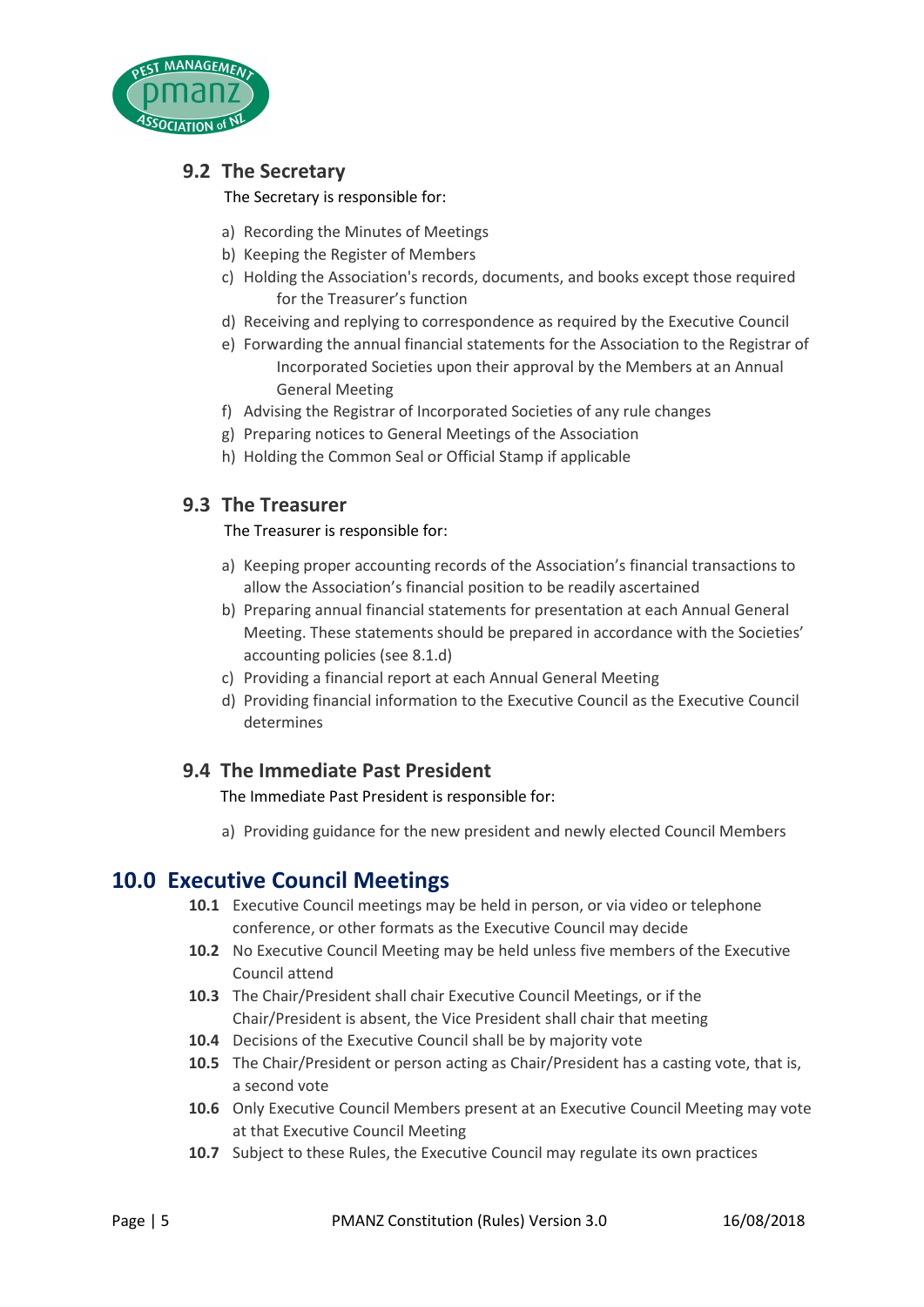

- **10.8** The Chair/President shall adjourn the meeting if necessary, or if the Chair/President is absent, the Vice President shall chair that meeting
- **10.9** Adjourned Meetings: If within half an hour after the time appointed for a meeting a quorum is not present the meeting, shall be dissolved; in any other case it shall stand adjourned to a day, time and place determined by the Chair/President/ of the Association, and if at such adjourned meeting a quorum is not present the meeting shall be dissolved without further adjournments. The Chair/President may with the consent of any Association Meeting adjourn the same from time to time and from place to place but no business shall be transacted at any adjourned meeting other than the business left unfinished at the meeting from which the adjournment took place.

#### **MEMBERSHIP**

## **11.0 Types of Membership**

Membership comprises eight classes of membership as decided by the Association. Membership entitlements are listed under each class of membership. All applications and annual renewals require the following information:

- a) Evidence of current Public Liability Insurance cover, whether individual or company. This excludes Associate, International and Honorary or Life Members.
- b) Other membership criteria as the Executive Council may deem necessary.
- c) The Existing members may be required to provide evidence that they meet the membership requirements for their class of membership for renewal of their membership on their annual anniversary.
- d) Membership Fees: Every member shall in addition to all monies payable by them forthwith pay to the Association all and every sum or sums of money or (further levies or subscription) not exceeding in any one case the amount of his annual subscription for the current year which shall at any time and from time to time by resolution in Annual General Meeting be levied upon them as a member by the Association and which the Association shall consider necessary or expedient for the purpose of furthering the interests of the Association and its members
- e) In addition to the above application and renewal criteria, the following applies to applications only;
- f) Evidence of a Health and Safety Policy that is aligned to the requirements of the Health and Safety Act currently in force. This excludes Associate, International and Honorary or Life Members.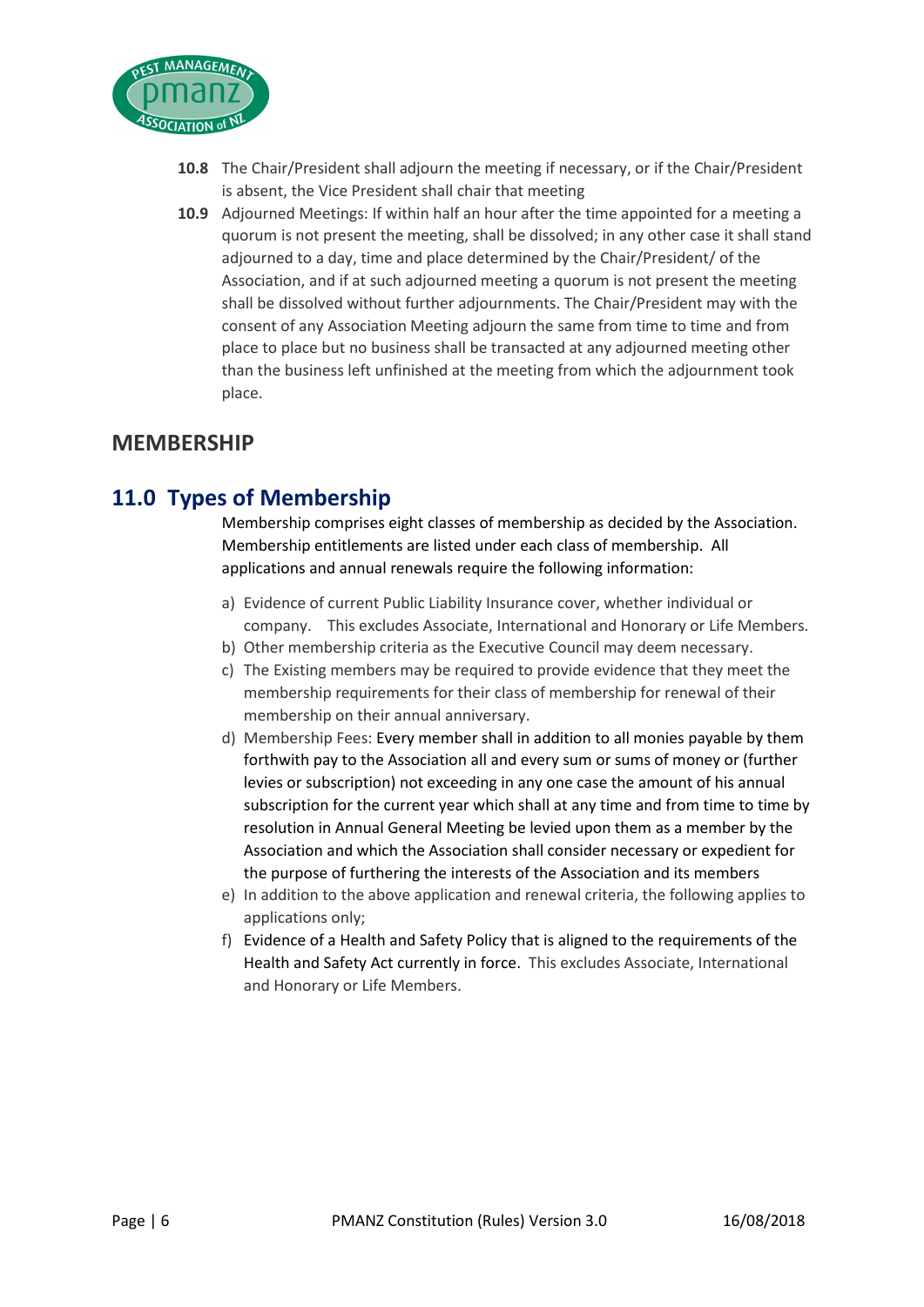

#### **11.1 Master Registered Technician**

A person carrying out business as an independent contractor or employee to a company engaged in the control of urban pests

Membership requires the member to:

- a) Abide by the Purpose and Code of Ethics always.
- b) Provide evidence that they meet the criteria of a **Master Registered Technician**:
	- i. New Zealand Certificate in Pest Operations (Level 3) (Urban Pest Control)
	- ii. National Certificate in Urban Pest Management (Level 2)
- c) Provide verification of current Public Liability insurance (this may be a company policy)
- d) Provide evidence of a health and safety policy (this may be a company policy)
- e) Not provide the website password to anyone

Membership in this class entitles the Technician to:

- a) A single vote at Association meetings, either in person or by proxy vote.
- b) Use the name and logo of the Association in all forms of advertising and marketing materials whilst members of the association
- c) Stand for the Executive Council.
- d) Attend training seminars.

Fees shall be decided by the Executive Council

#### **11.2 Registered Technician**

A person carrying out business as an independent contractor or employee to a company engaged in the control of urban pests.

Registered refers to a Technician meeting one of the following criteria:

i. The **following four-unit standards** from the **New Zealand Certificate in Pest Operations (Level 3)** (Urban Pest Control):

• **Unit standard 28786** Demonstrate knowledge of the purpose and impacts of urban pest management; and

• **Unit standard 28787** Demonstrate knowledge of the legislative framework and regulatory controls governing the urban pest management industry; and

• **Unit standard 28790** Identify pests, assess pest activity and recommend integrated pest management or a standard treatment; and

• **Unit standard 28791** Apply pest management services in the urban pest management industry.

- ii. The following **three core units** from the **Australian Pest Management Qualification** "CPP30911 Certificate III in Pest Management": • **CPPPMT3005** Manage pests without applying pesticides; and
	- **CPPPMT3006** Manage pests by applying pesticides; and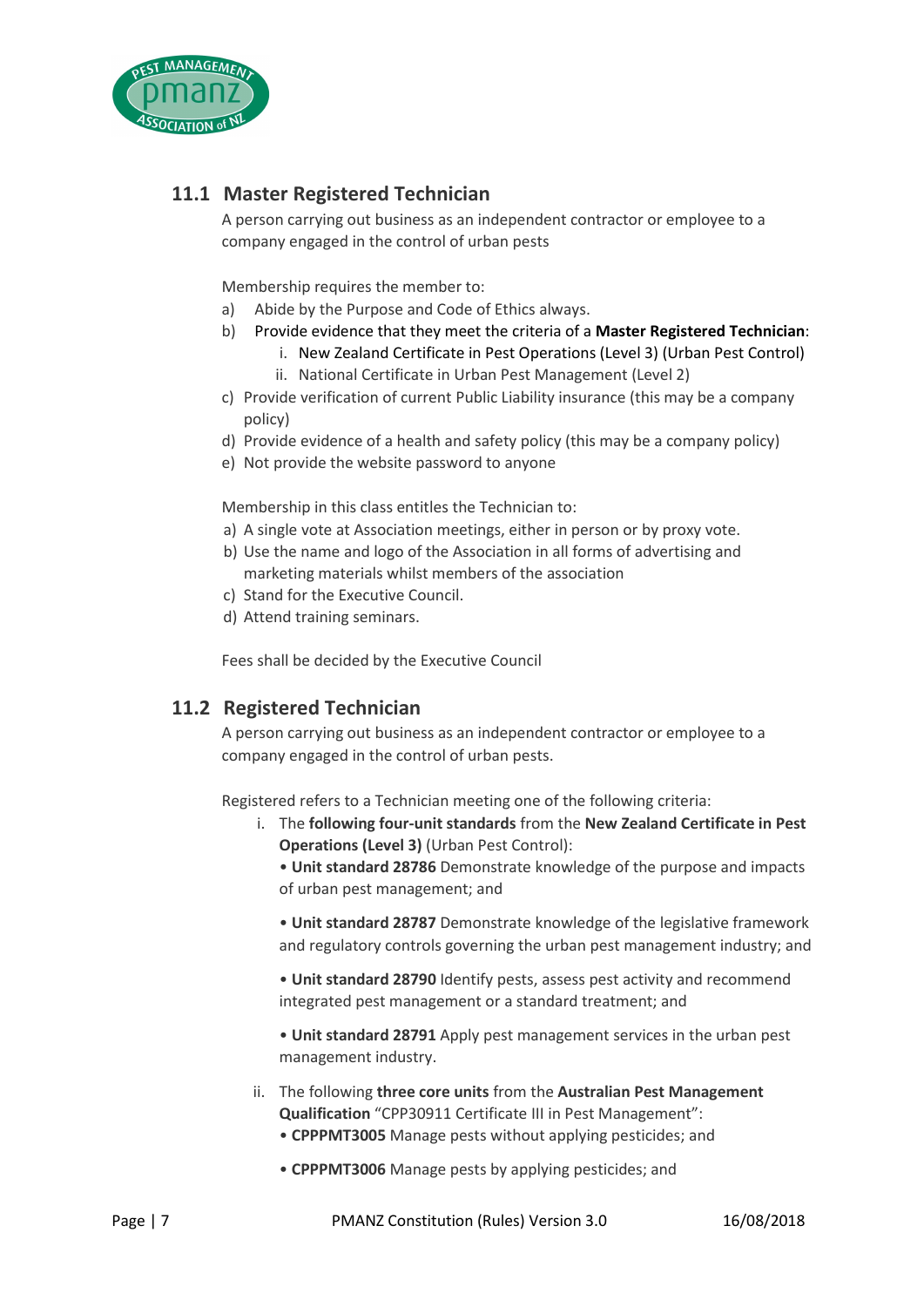

• **CPPPMT3018** Maintain equipment and pesticide storage area in pest management vehicles.

- iii. **Fumigation Controlled Substance License**
- iv. **Internationally recognised qualifications** as recognised by the Executive Council.
- v. **Any other qualifications** as deemed acceptable by the Executive Council

Registered Technician Membership requires the member to:

- a) Abide by the Purpose and Code of Ethics always
- b) Provide evidence of a Health and Safety policy (this may be a company policy)
- c) Provide evidence of a current public liability insurance policy (this may be a company policy)
- d) Not provide the website password to anyone

Membership in this class entitles the Technician to:

- a) A single vote at Association meetings, either in person or by proxy vote.
- b) Use the name and logo of the Association in all forms of advertising and marketing materials whilst members of the association
- c) Stand for the Executive Council but is not entitled to stand for President or Vice President. There shall be no more than one Registered Technician on the Executive Council at any one time.
- d) Attend training seminars.

Fees shall be decided by the Executive Council

#### **11.3 Trainee Technician**

A person undertaking the New Zealand Certificate in Pest Operations (Level 3) Urban Pest Control) on the New Zealand qualifications framework. It is a condition of membership that the course must be successfully completed within two years of commencement.

Trainee Membership requires the member to:

- a) Abide by the Purpose and Code of Ethics always
- b) Provide evidence of a Health and Safety policy (this may be a company policy)
- c) Provide evidence of a current public liability insurance policy (this may be a company policy)
- d) Not provide the website password to anyone

#### Trainee Membership entitles the member to:

a) Attend training seminars

Trainee Membership does **not** entitle the member to:

- a) Vote at association meetings
- b) Stand for Executive Council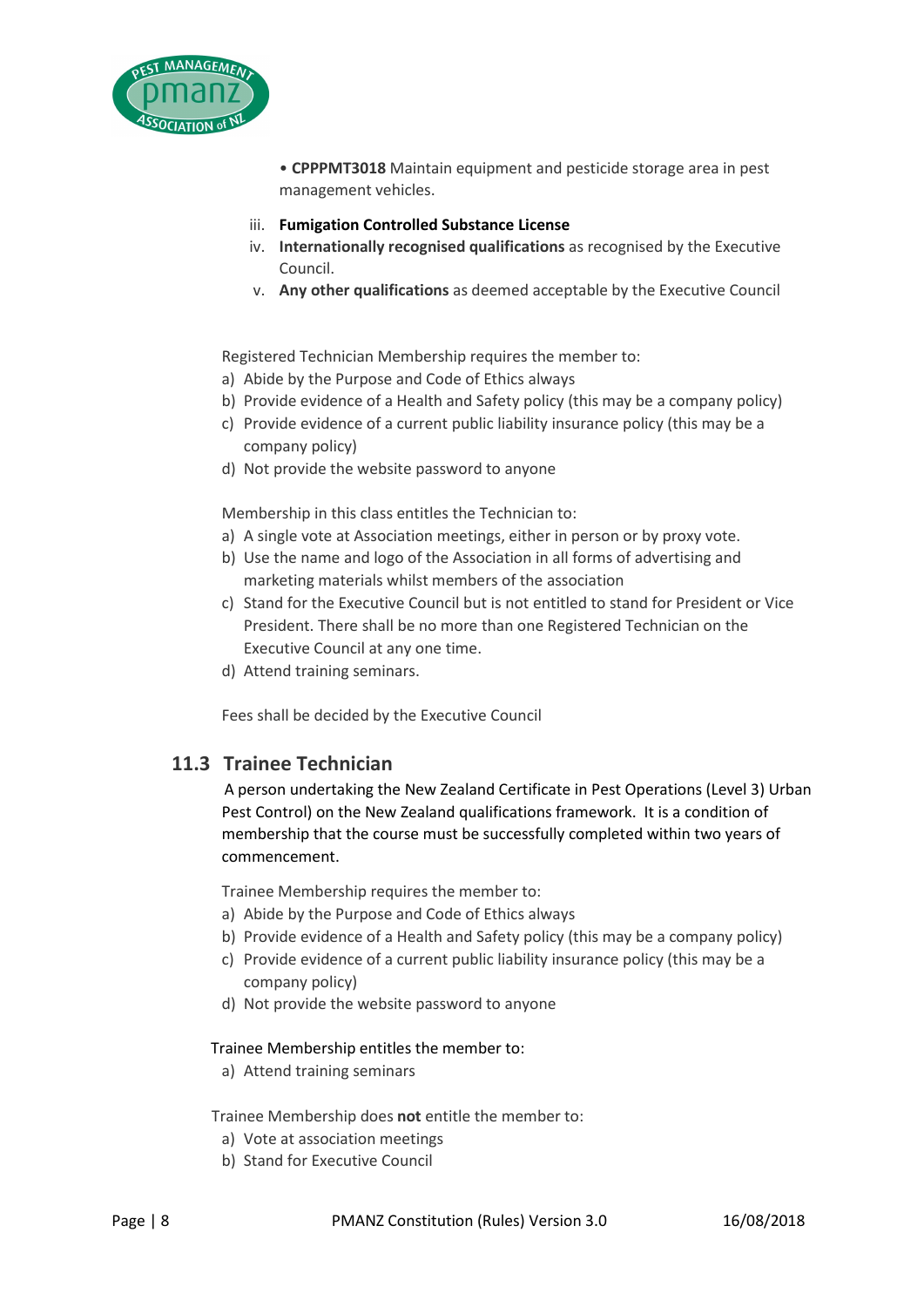

Fees shall be decided by Executive Council

Once training is completed, and the requirements to become a registered member are satisfied, proof of training completion shall be supplied to the Association Secretary, who will upgrade the membership type as per their internal processes.

#### **11.4 Company Membership**

#### Any limited liability company carrying out business who is engaged in the control of urban pests

Company Membership requires the member to:

- a) Provide evidence that the employ at least **one** Master Registered Technician or Registered Technician
- b) Abide by the Purpose and Code of Ethics always
- c) Provide evidence of a Health and Safety policy
- d) Provide evidence of a current public liability insurance policy

Membership in this class entitles the company to:

a) Use the name and logo of the Association in all forms of advertising and marketing materials

Company membership fees shall be decided by Executive Council

#### **11.5 Associate Membership**

 A person or company supplying materials used in the business of controlling urban pests and admitted by the Executive Council to membership as an Associate member. Such other businesses whose work is complimentary to the aims of the Association e.g. Government, Local Government Officers, Training Providers and people of a similar status and admitted by the Executive Council as an Associate member

Membership in this class entitles the company to:

- a) A single vote at Association meetings, either in person or by proxy vote.
- b) Associate members are entitled to use the name and logo of the Association in all forms of advertising and marketing materials whilst paid-up members of the association

Associate Membership – General

- a) Associate members are not entitled to stand for President or Vice President but can stand for the Executive Council
- b) There shall be no more than one Associate member on the Executive Council at any one time
- c) Fees shall be decided by the Executive Council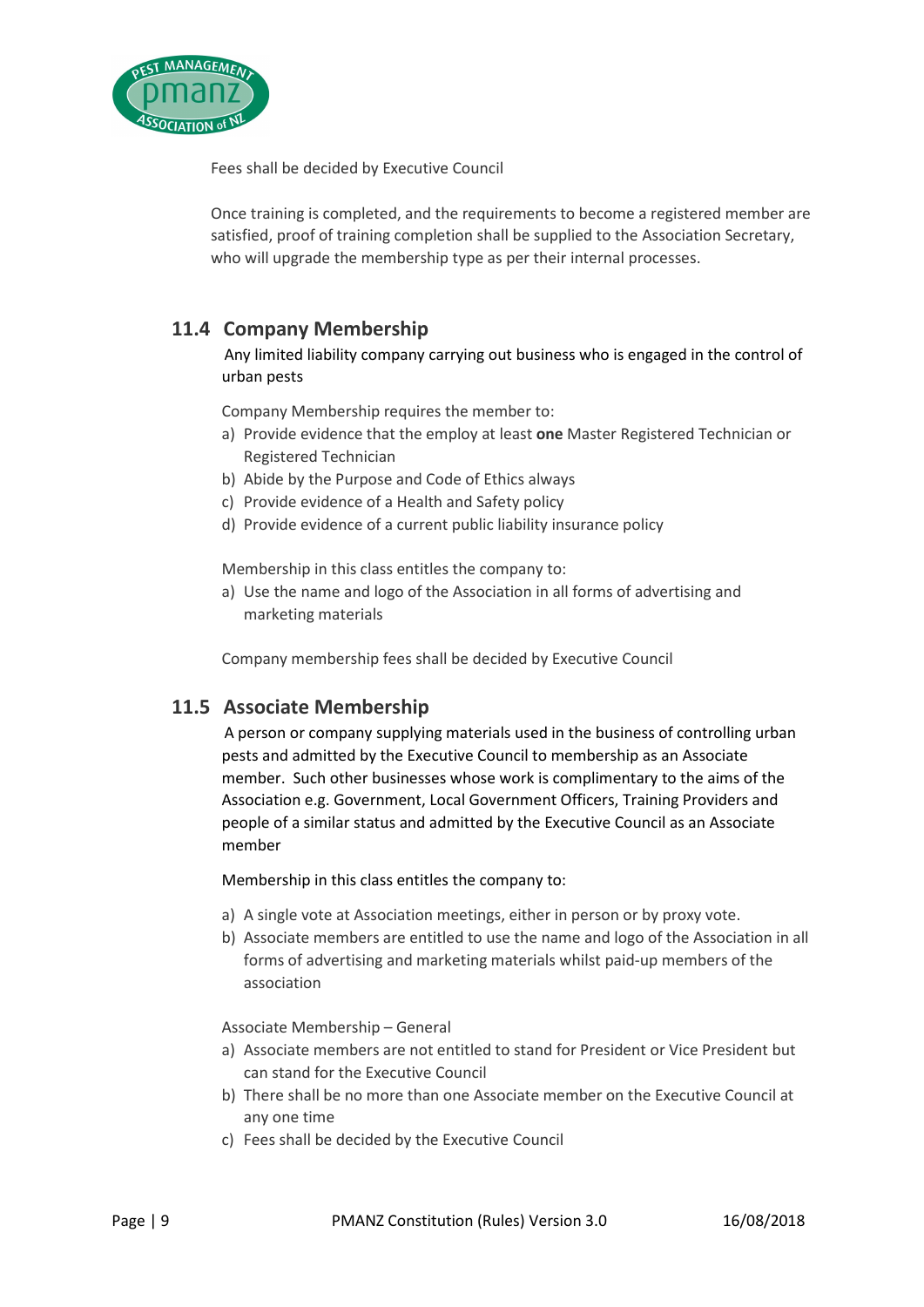

#### **11.6 Life Membership**

 Any member who has been a member of the Association for not less than 10 years and on the recommendation of a member may be appointed, subject to a unanimous decision by the Executive Council, to the position of Life member

Such membership shall entitle them to vote

There are no fees associated with Life Membership

The rights and obligations of a Life member shall be the same as those of a Master Registered Technician member, except that a Life member shall be exempt from annual subscription/registration fees and any other charges as may be levied from time to time

There shall be no more than five (5) Life members at any one time

#### **11.7 International Membership**

 A person or company engaged in the practice of Pest Management outside New Zealand and who are full members, in good standing, of Societies equivalent to the Association, may at the discretion of the Executive Council be admitted to membership as International members

- a) Such membership shall not entitle them to a vote or the other privileges of full membership
- b) Fees shall be in the discretion of the Executive Council

#### **11.8 Honorary Membership**

The Executive Council may award Honorary membership to any member or person who in its unanimous opinion has made such an outstanding contribution to the Association or Pest Management Industry, as to merit such recognition

- a) There shall be no more than three (3) Honorary members at any one time
- b) Such membership shall not entitle them to vote or hold any other privileges of registered membership
- c) An Honorary member cannot sit on Executive Council

#### **Note: Franchise Operators**

Where a Master Registered Technician member grants a franchise to another party, that party shall not claim to be member of the Pest Management Association of New Zealand Inc., unless he/she is a Master Registered Technician member in the region in which the claim is being made

All Members have the rights and responsibilities set out in these Rules in relation to the class of membership held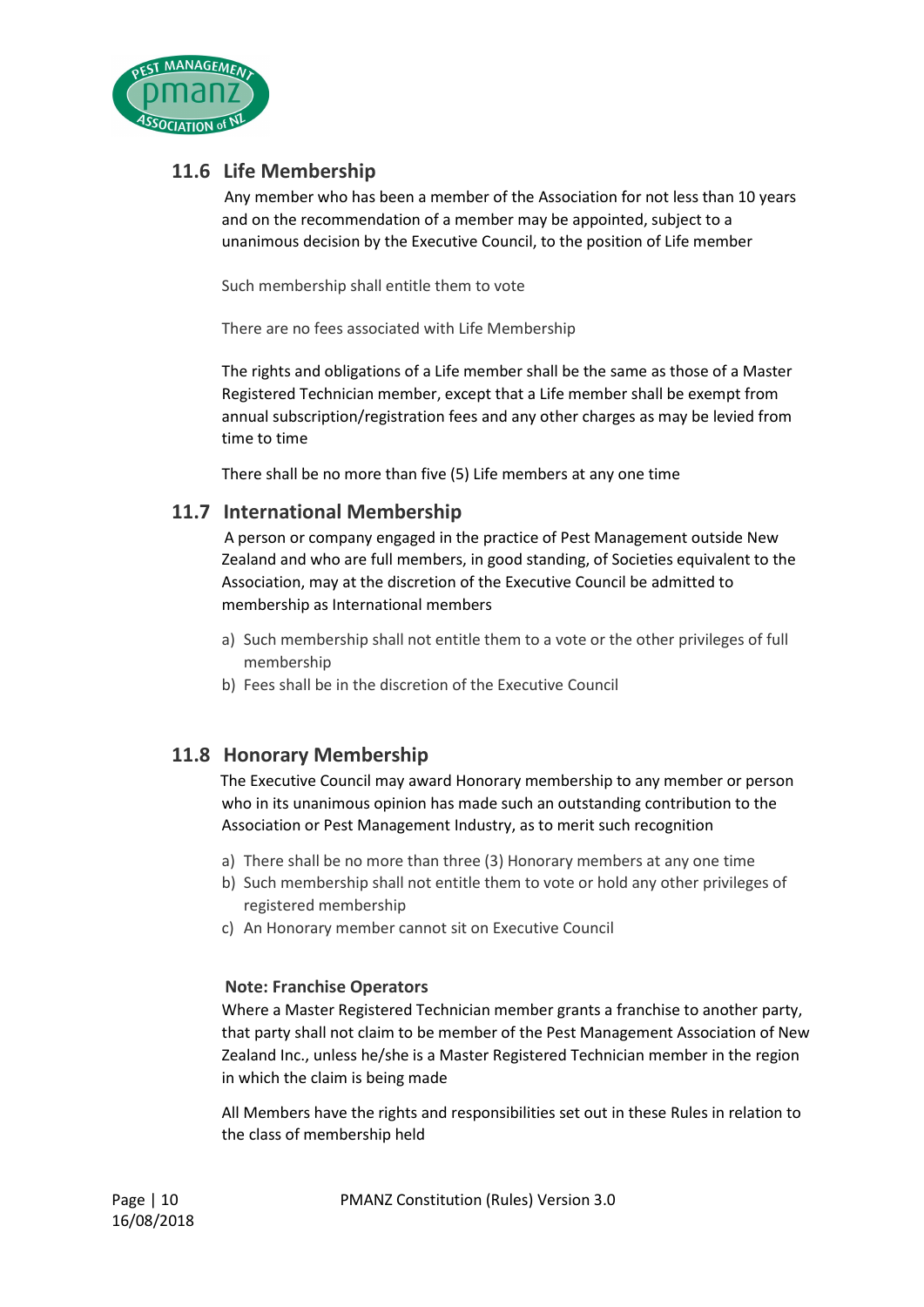

# **12.0 Admission of Members**

- **12.1** To become a Member, a person ("the Applicant") must:
	- a) Complete an application form
	- b) Supply any other information the Executive Council requires as shown on the application form
	- c) Applications must include a nominator and a seconder, who must be current members of the Association
	- d) They must also include to references, who could be existing members of the Association
- **12.2** The Executive Council may interview the Applicant when it considers the Membership applications
- **12.3** The Executive Council shall have complete discretion when it decides whether to allow the Applicant to become a Member. The Executive Council shall advise the Applicant of its decision, and that decision shall be final

## **13.0 The Register of Members**

- **13.1** The Secretary shall keep a register of Members ("the Register"), which shall contain the names, the postal and email addresses and telephone numbers of all Members, and the dates at which they became Members
- **13.2** If a Member's contact details change, that Member shall give the new details to the **Secretary**
- **13.3** Each Member shall provide such other details as the Executive Council requires
- **13.4** Members shall have reasonable access to their own information on the register
- **13.5** All member information is subject to Privacy Act 1993 legislation

## **14.0 Cessation of Membership**

- **14.1** Any Member may resign by giving written notice to the Secretary
	- a) Upon resignation the member is required to cease using the Association's name, and logo in all marketing material
	- b) Should the member wish to reinstate their membership, if more than twelve months has passed since the resignation of their membership the full member application process must be followed
	- c) Should levies or subscriptions remain unpaid the membership rights end immediately. Please see clause 17.1
- **14.2** Membership terminated in the following way:
	- a) If, for any reason whatsoever, the Executive Council is of the view that a Member is breaching the Rules or acting in a manner inconsistent with the purposes or ethics of the Association, the Executive Council may give written notice of this to the Member ("the Executive Council's Notice"). The Executive Council's Notice must:
		- i. Explain how the Member is breaching the Rules or acting in a manner inconsistent with the purposes of the Association

Page | 11 PMANZ Constitution (Rules) Version 3.0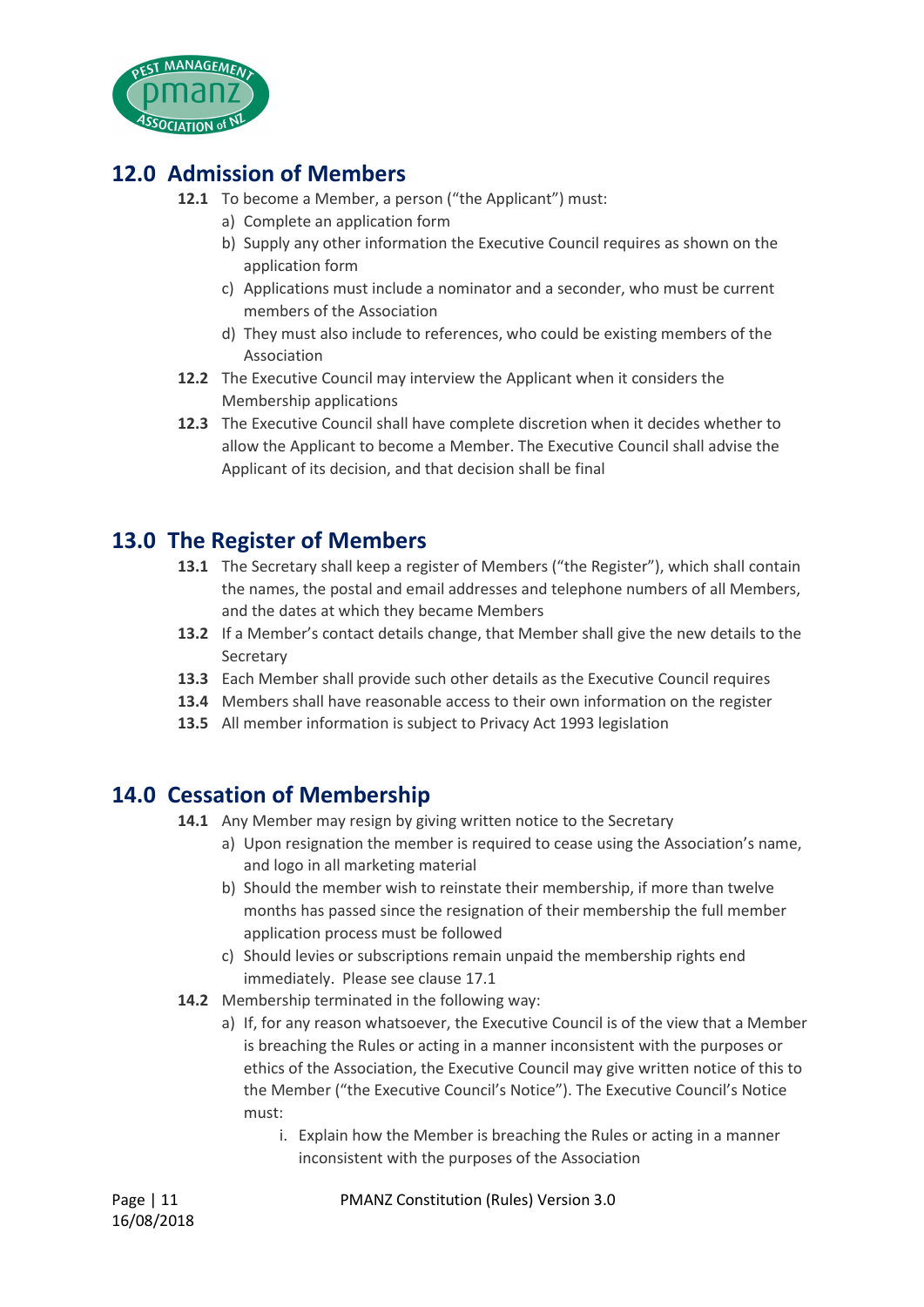

- ii. State what the Member must do to remedy the situation; or state that the Member must write to the Executive Council giving reasons why the Executive Council should not terminate the Member's Membership
- iii. State that if, within 14 days of the Member receiving the Executive Council's Notice, the Executive Council is not satisfied, the Executive Council may in its absolute discretion immediately terminate the Member's Membership
- iv. State that if the Executive Council terminates the Member's Membership, the Member may appeal to the Association
- b) Fourteen days after the Member received the Executive Council's Notice, the Executive Council may in its absolute discretion by majority vote terminate the Member's Membership by giving the Member written notice ("Termination Notice"), which takes immediate effect. The Termination Notice must state that the Member may appeal to the Association at the next Meeting by giving written notice to the Secretary ("Member's Notice") within 14 days of the Member's receipt of the Termination Notice
- c) If the Member gives the Member's Notice to the Secretary, the Member will have the right to be fairly heard at an Association Meeting held within the following 28 days. If the Member chooses, the Member may provide the Secretary with a written explanation of the events as the Member sees them ("the Member's Explanation"), and the Member may require the Secretary to give the Member's Explanation to every other Member within 7 days of the Secretary receiving the Member's Explanation. If the Member is not satisfied that the other Association Members have had sufficient time to consider the Member's Explanation, the Member may defer his or her right to be heard until the following Association Meeting
- d) When the Member is heard at an Association Meeting, the Association may question the Member and the Executive Council Members
- e) The Association shall then by majority vote decide whether to let the termination stand, or whether to reinstate the Member. The Association's decision will be final.
- **14.3** If any member shall be convicted of an indictable offence or be declared bankrupt or if an effective resolution or order of court be passed or made for the winding up or dissolution of any member or other body corporate which shall be a member then such member shall without releasing him or it from any antecedent liability to the Association cease to be a member of the Association. There will be no reimbursement for subscriptions paid.

# **15.0 Obligations of Members**

 All Members (and Executive Council Members) shall promote the purposes of the Association and shall do nothing to bring the Association into disrepute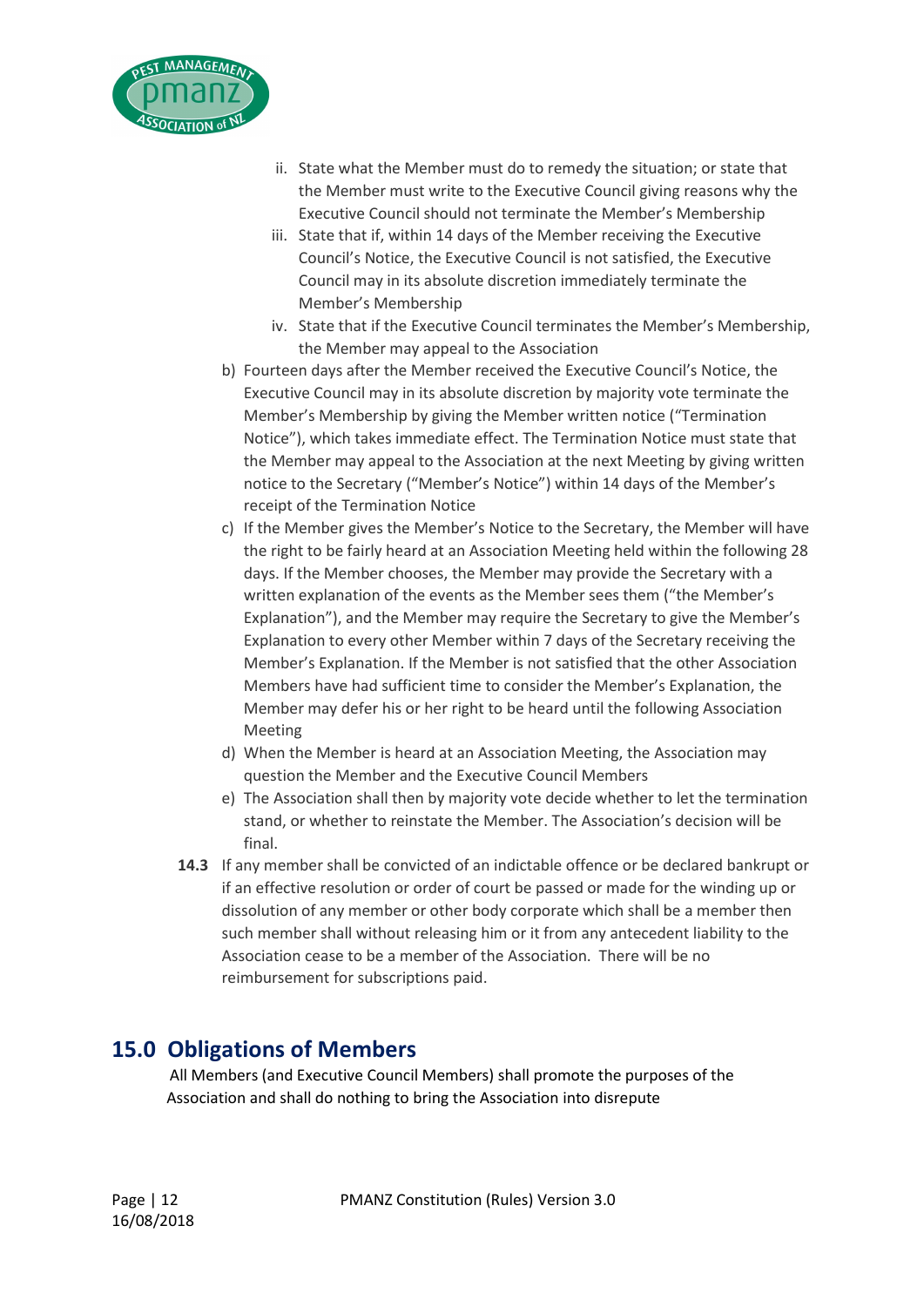

# **16.0 Use of Money and Other Assets**

The Association may only use Money and Other Assets if:

- a) It is for a purpose of the Association
- b) It is not for the sole personal or individual benefit of any Member; and
- c) That use has been approved by either the Executive Council or by majority vote of the Association
- d) All monies received by or on behalf of the Association shall forthwith be paid to the credit of the Association at an account with a registered New Zealand bank from time to time to be fixed by the Association and all cheques or withdrawal slips drawn on the account shall be signed by any two of the following, the President, Treasurer or Secretary, or in the alternative, any one of these together with any Executive Council member so appointed by the Executive Council
- e) The Association may from time to time invest and re-invest in such securities and upon such terms as it shall think fit the whole or any part of its funds which shall not be required for the immediate business of the Association
- f) Where the Executive Council appoints an Executive Council member to work with the president / treasurer or secretary for dealing with the association's money, this appointment remains in force until revoked by the Executive Council. This appointment applies explicitly for the single appointment only, or at the conclusion of a specified period such as the end of financial year

# **17.0 Joining Fees, Subscriptions and Levies**

If any Member does not pay a Subscription or levy by the date set by the Executive Council or the Association, the Secretary will give written notice that, unless the arrears are paid by a nominated date, the Membership will be terminated. After that date, the Member shall (without being released from the obligation of payment of any sums due to the Association) have no Membership rights and shall not be entitled to participate in any Association activity

# **18.0 Additional Powers**

The Association may:

- a) Employ people for the purposes of the Association
- b) Exercise any power a trustee might exercise
- c) Invest in any investment that a trustee might invest in
- d) Borrow money and provide security for that if authorised by Majority vote at any Association Meeting

### **19.0 Financial Year**

The financial year of the Association begins on 1st May of every year and ends on 30th April of the following year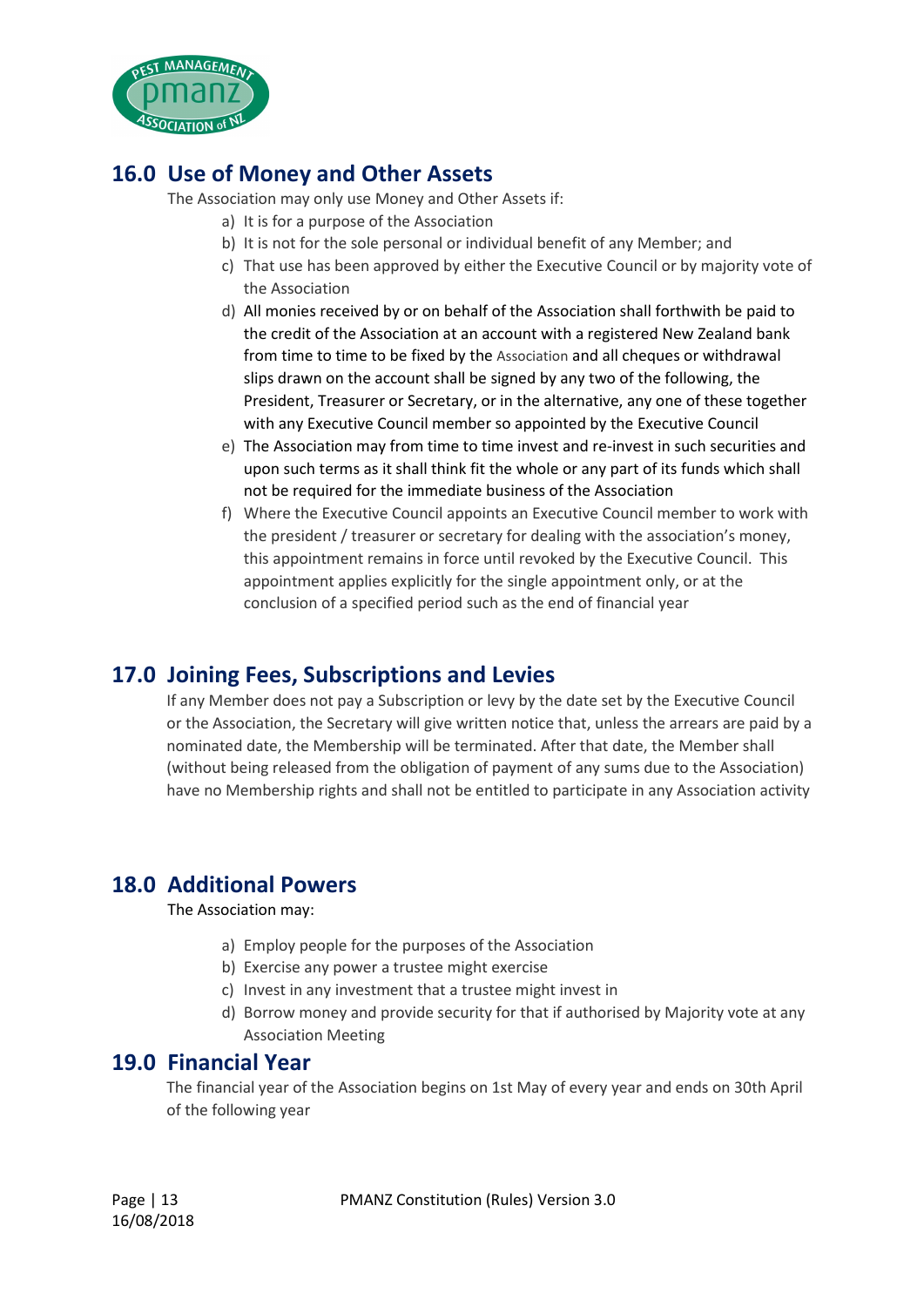

## **20.0 Assurance on the Financial Statements**

The Association shall appoint an Auditor to audit the annual financial statements of the Association. The Auditor shall report on whether the financial statements are prepared in all material respects in accordance with the Association's accounting policies. The Auditor must be a suitably qualified person. and preferably be a member of the New Zealand Institute of Chartered Accountants and must not be a member of the Executive Council, or an employee of the Association. If the Association appoints an Auditor who is unable to act for some reason, the Executive Council shall appoint another Auditor as a replacement

The Executive Council is responsible to provide the auditor with:

- a) Access to all information of which the Executive Council is aware that is relevant to the preparation of the financial statements such as records, documentation and other matters
- b) Additional information that the auditor may request from the Executive Council for the purpose of the audit; and
- c) Reasonable access to persons within the Association from whom the auditor determines it necessary to obtain evidence

## **MEETINGS**

### **21.0 Association Meetings**

- **21.1** An Association Meeting is either an Annual General Meeting (annually), Special General Meeting or a Biennial Annual General Meeting (every two years)
- **21.2** The Annual General Meeting shall be held between the 1st day of June and the 31st day of August in every year upon a date and at a time and place to be fixed by the President or in his default, absence or inability, the Executive Council
- **21.3** The Executive Council has the power to call the Special General Meeting on its own initiative
- **21.4** Special General Meetings may be called by the Executive Council. The Executive Council must call a Special General Meeting if the Secretary receives a written request signed by at least 10% of the Members
- **21.5** The Secretary shall:
	- a) Fourteen clear days before a special general meeting, twenty-eight clear days before the annual or biennial general meeting, a notice of the business to be transacted shall be sent to every member and no business other than that of which the notice has been so given shall be brought forward at such meeting
	- b) Additionally, the Secretary will provide, if appropriate:
		- i. A copy of the Chair/President's Report on the Association's operations and of the Annual Financial Statements as approved by the Executive Council
		- ii. A list of Nominees for the Executive Council, and information about those Nominees if it has been provided. (The Secretary must not

Page | 14 PMANZ Constitution (Rules) Version 3.0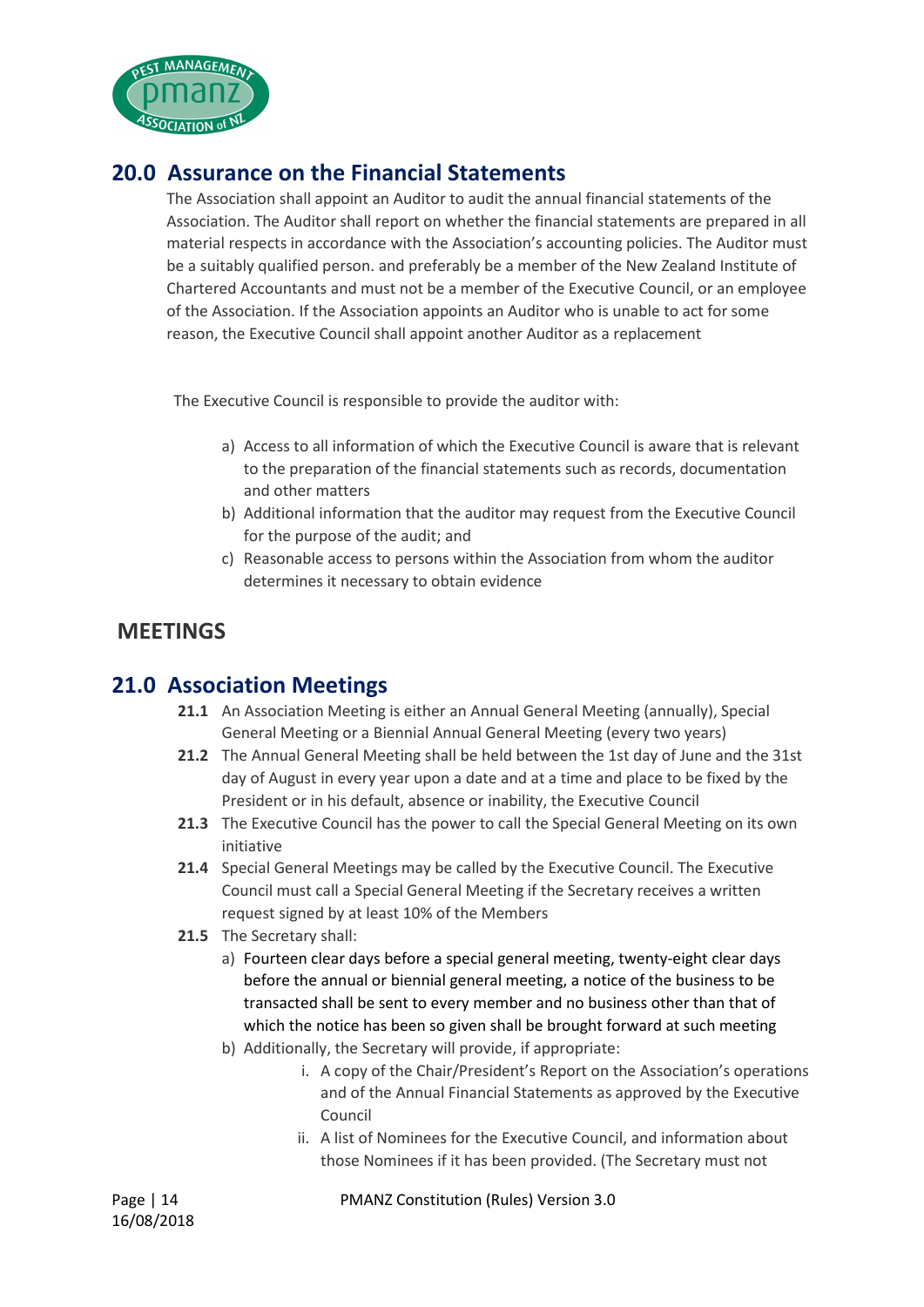

provide Members with information exceeding one side of an A4 sheet of paper per Nominee)

- iii. Notice of any motions and the Executive Council's recommendations about those motions
- iv. If the Secretary has sent a notice to all Members in good faith, the Meeting and its business will not be invalidated simply because one or more Members do not receive the notice
- **21.6** All Members may attend and vote at Association Meetings
	- a) Voting is dependent on membership class, see membership section for criteria
- **21.7** No Association Meeting may be held unless at least 5 eligible Members attend. (This will constitute a quorum.) Note, an eligible member must have paid their membership fees, or has validly nominated a proxy, abides by the membership rules and code of ethics and has not otherwise been disqualified from membership
- **21.8** All Association Meetings shall be Chaired by the Chair/President. If the Chair/President is absent, the Vice President will Chair that meeting. Any person chairing an Association Meeting has a casting vote. This casting vote is not in addition to a normal deliberative vote of the member concerned. Should neither be present, the meeting may elect a chairman
- **21.9** Significant changes to the rules, purpose or code of ethics are not subject to a casting vote
- **21.10** The mode of voting on all elections at the biennial general meeting shall be by secret ballot. The Executive Council has the power to determine the process for counting the results of the secret ballot
- **21.11** The business of a biennial Annual General Meeting shall be:
	- a) Receiving any minutes of the previous Association's Meeting(s)
	- b) The Chair/President's report on the business of the Association
	- c) The Treasurer's report on the finances of the Association, and the Annual Financial Statements. These officers may be combined, and may be held by a member or other suitably qualified person as a paid officer
	- d) Election of President, Vice President and six (6) members of the association of Executive Council Members
	- e) The role of immediate past president is automatically assumed by the president
	- f) Also elected at the Biennial General Meeting are the roles of Auditor and Solicitor
	- g) Elected Executive Council members shall hold the office until retirement or removal from office or election of successors to the office. A person cannot be nominated to the Vice President role unless they have served at least one term on the existing Executive Council. Exceptions to this include the role of Vice President which automatically ascends to President, and current President automatically ascends to the role of Immediate Past President
	- h) Motions to be considered
	- i) General business

**21.12** The Chair/President or his nominee shall adjourn the meeting if necessary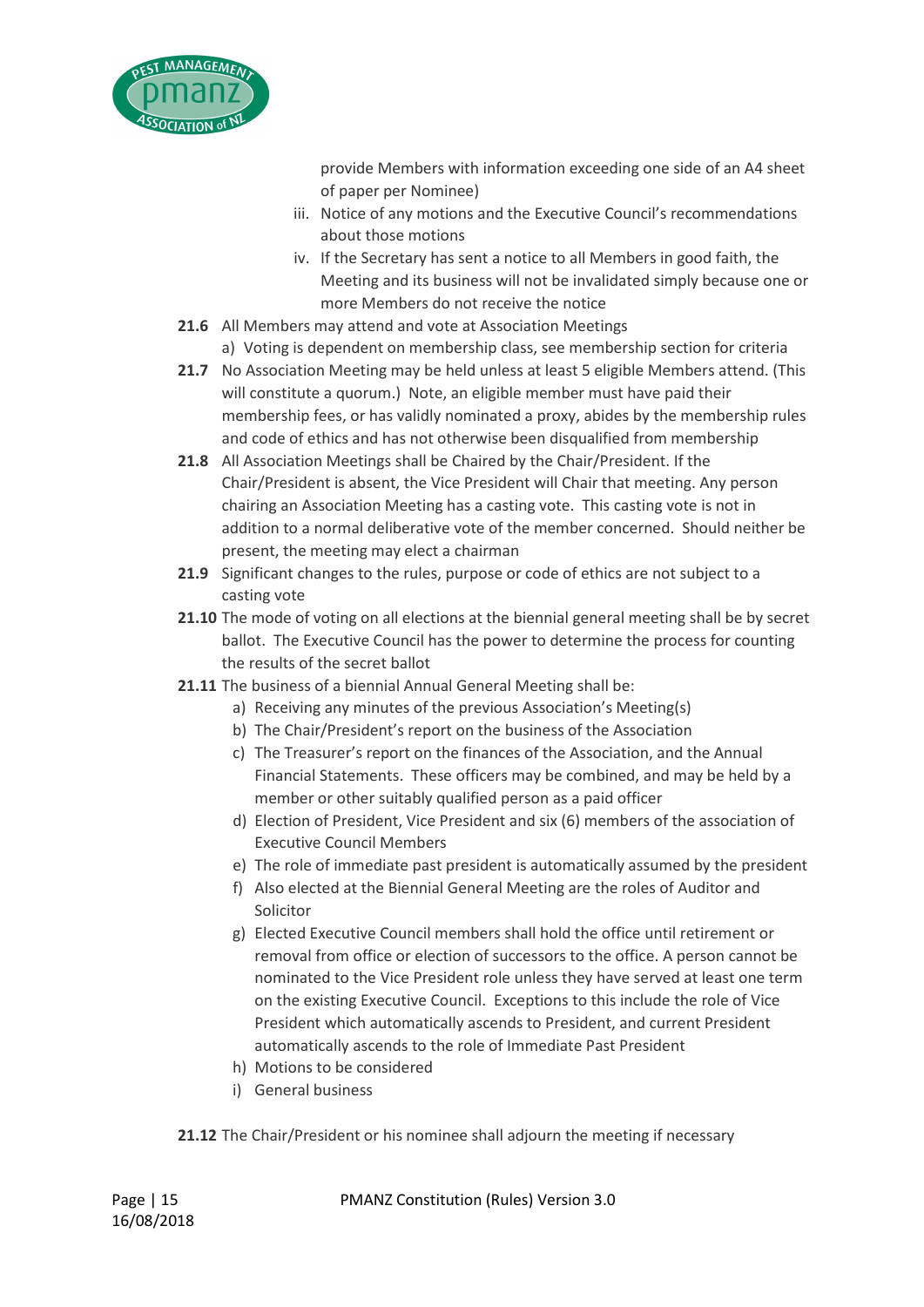

**21.13** Adjourned Meetings: If within half an hour after the time appointed for a meeting a quorum is not present the meeting, if convened upon requisition of members, shall be dissolved; in any other case it shall stand adjourned to a day, time and place determined by the Chair/President of the Association, and if at such adjourned meeting a quorum is not present the meeting shall be dissolved without further adjournments. The Chair/President may with the consent of any Association Meeting adjourn the same from time to time and from place to place but no business shall be transacted at any adjourned meeting other than the business left unfinished at the meeting from which the adjournment took place

# **22.0 Motions at Association Meetings**

- **22.1** Any Member may request that a motion be voted on ("Member's Motion") at an Association Meeting, by giving written notice to the Secretary at least 28 days before that meeting. The Member may also provide information in support of the motion ("Member's Information"). The Executive Council may in its absolute discretion decide whether the Association will vote on the motion. However, if the Member's Motion is signed by at least 10% of eligible Members:
	- a) It must be voted on at the Association Meeting chosen by the Member; and
	- b) The Secretary must give the Member's Information to all Members at least 14 days before the Association Meeting chosen by the Member; or
	- c) If the Secretary fails to do this, the Member has the right to raise the motion at the following Association Meeting
- **22.2** The Executive Council may also decide to put forward motions for the Association to vote on ("Executive Council Motions") which shall be suitably notified
- **22.3** Any contested motion shall be determined by a show of hands unless three members demand a poll

# **23.0 Proxy Votes**

- **23.1** Every member that is entitled to vote but cannot be present in person can be represented by proxy vote
- **23.2** Proxy voting forms are sent out by the secretary with the notice of the Annual General Meeting or a Special General Meeting. These must be returned no later than two clear days prior to the Annual General Meeting or the Special General Meeting. The proxy voting forms enables the member to authorise another member to vote on their behalf on the day of the Annual General Meeting or Special General Meeting
- **23.3** Proxy voting forms not received at least two clear days prior to the Annual General Meeting or Special General Meeting will not be considered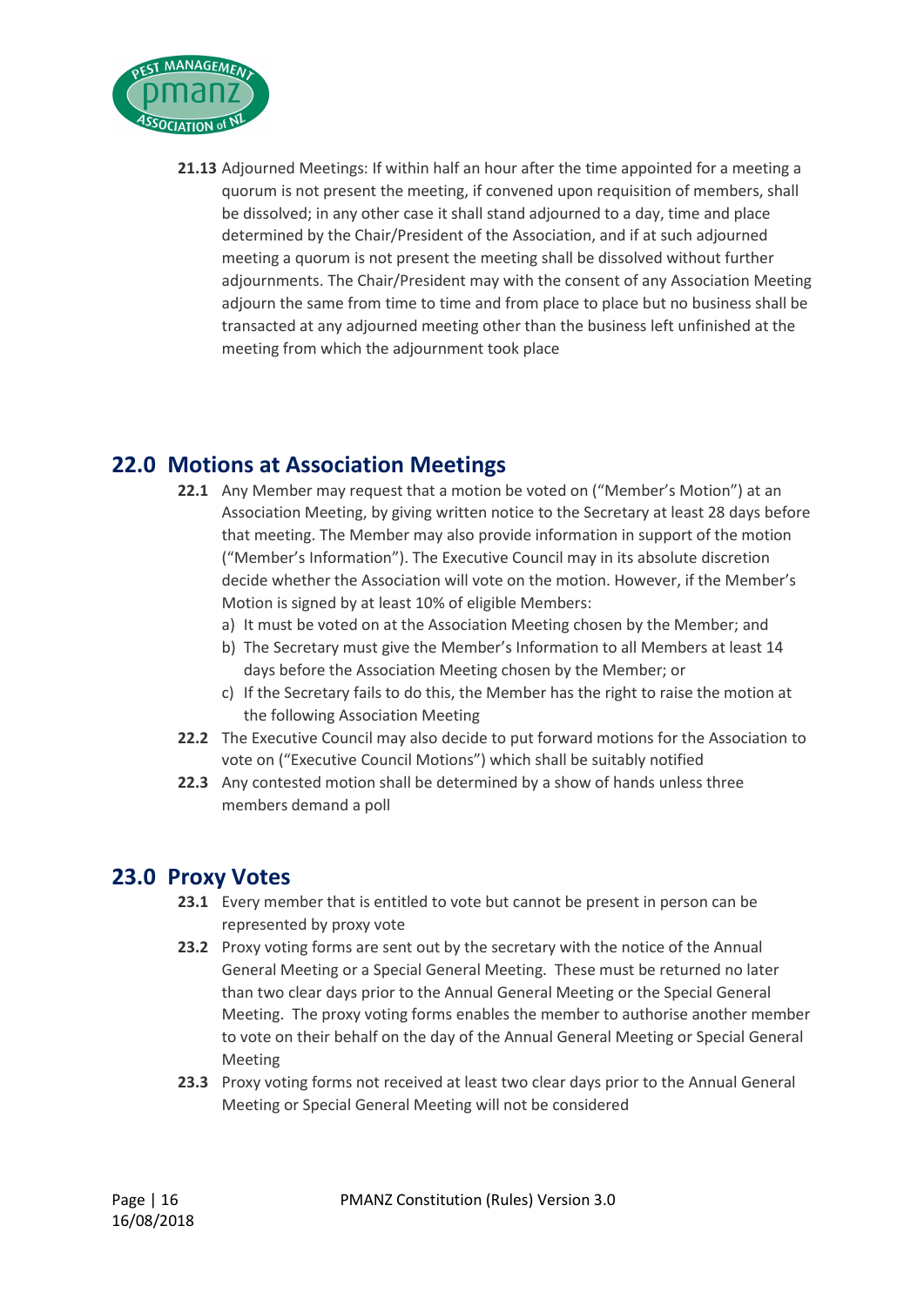

## **GENERAL**

# **24.0 Altering the rules**

- **24.1** The Association may alter or replace these Rules at an Association Meeting by a resolution passed by a three quarters majority of those Members present and voting or by proxy vote
- **24.2** Any proposed motion to amend or replace these Rules shall be given in writing to the Secretary at least 28 days before the Association Meeting at which the motion is to be considered and accompanied by a written explanation of the reasons for the proposal
- **24.3** At least 14 days before the Association Meeting at which any Rule change is to be considered the Secretary shall give to all Members written notice of the proposed motion, the reasons for the proposal, and any recommendations the Executive Council has
- **24.4** When a Rule change is approved by a General Meeting no Rule change shall take effect until the Secretary has filed the changes with the Registrar of Incorporated Societies
- **24.5** Any additions or alterations to the rules are subject to New Zealand regulations and legal requirements

## **25.0 Bylaws**

The Executive Council may from time-to-time make, alter or rescind bylaws for the general management of the Association, so long as these are not repugnant to these rules or to the provisions of law. All such bylaws shall be binding on members of the Association. A copy of the bylaws for the time being, shall be available for inspection by any member on request to the Secretary

## **26.0 Winding up**

If the Association is wound up:

- a) The Association's debts, costs and liabilities shall be paid;
- b) Surplus Money and Other Assets of the Association may be disposed of:
	- i. By resolution; or
	- ii. According to the provisions in the Incorporated Societies Act 1908; but
- c) No distribution may be made to any Member or an associated person of any member other than a reasonable payment for services or the repayment of costs incurred on behalf of the association
- d) The surplus Money and Other Assets shall be distributed to:
	- i. Any other like organisation [see Section 27 of the Incorporated Societies Act 1908]